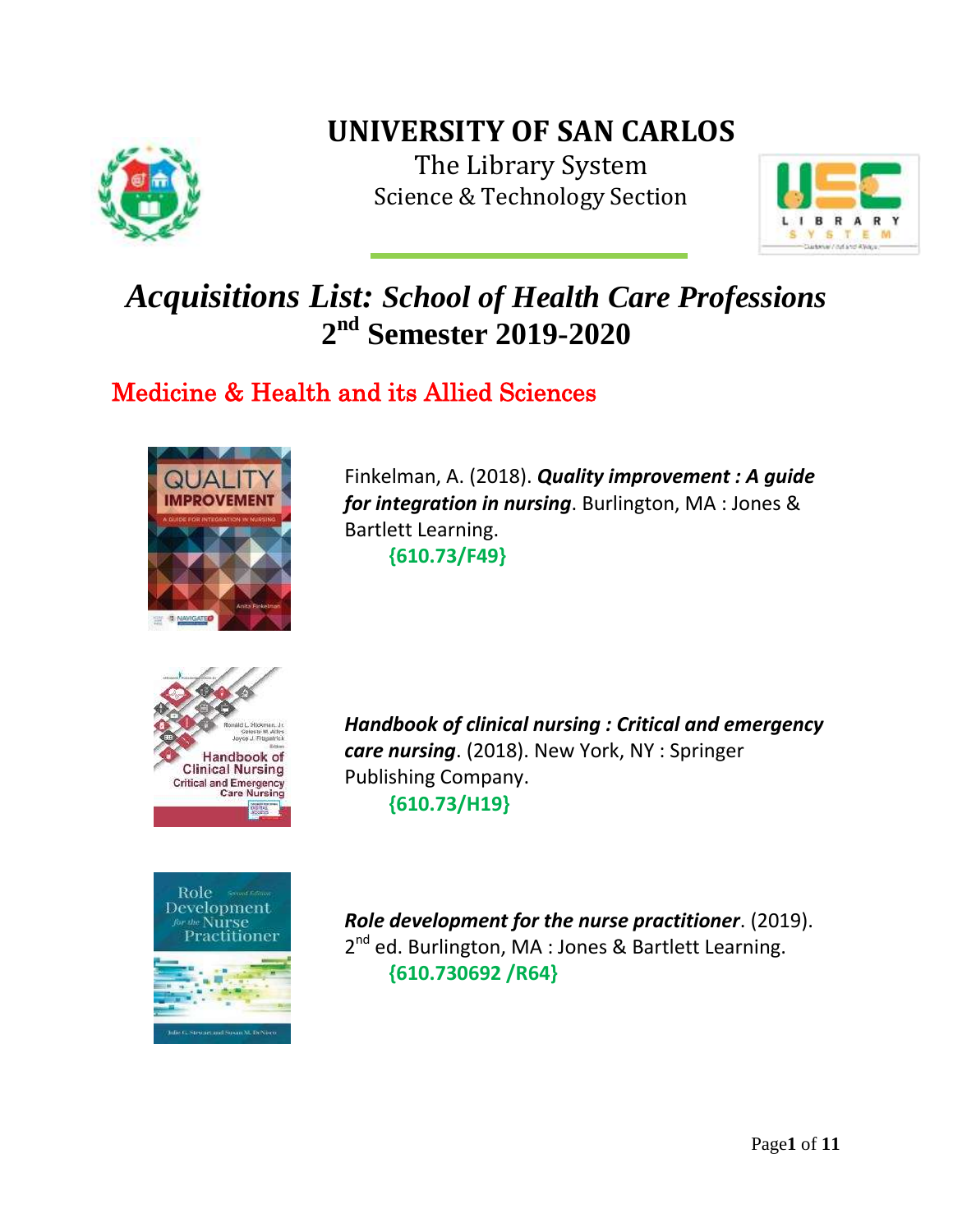

Lidster, J. (2019). *Student practice supervision & assessment : A guide for NMC nurses and midwives*. Los Angeles : Learning Matters.  **{610.730711/L61}**



Schiff, W. (2018). *Nutrition essentials : A personal approach.* 2<sup>nd</sup> ed. New York, NY : McGraw-Hill Education.  **{612.3/Sch32}**



*Handbook of speech production.* (2019). Chichester, West Sussex : Wiley-Blackwell. **{612.78/H19}**



*Neuroscience.* (2018).  $6^{\text{th}}$  ed. New York : Oxford University Press. **{612.8/N39}**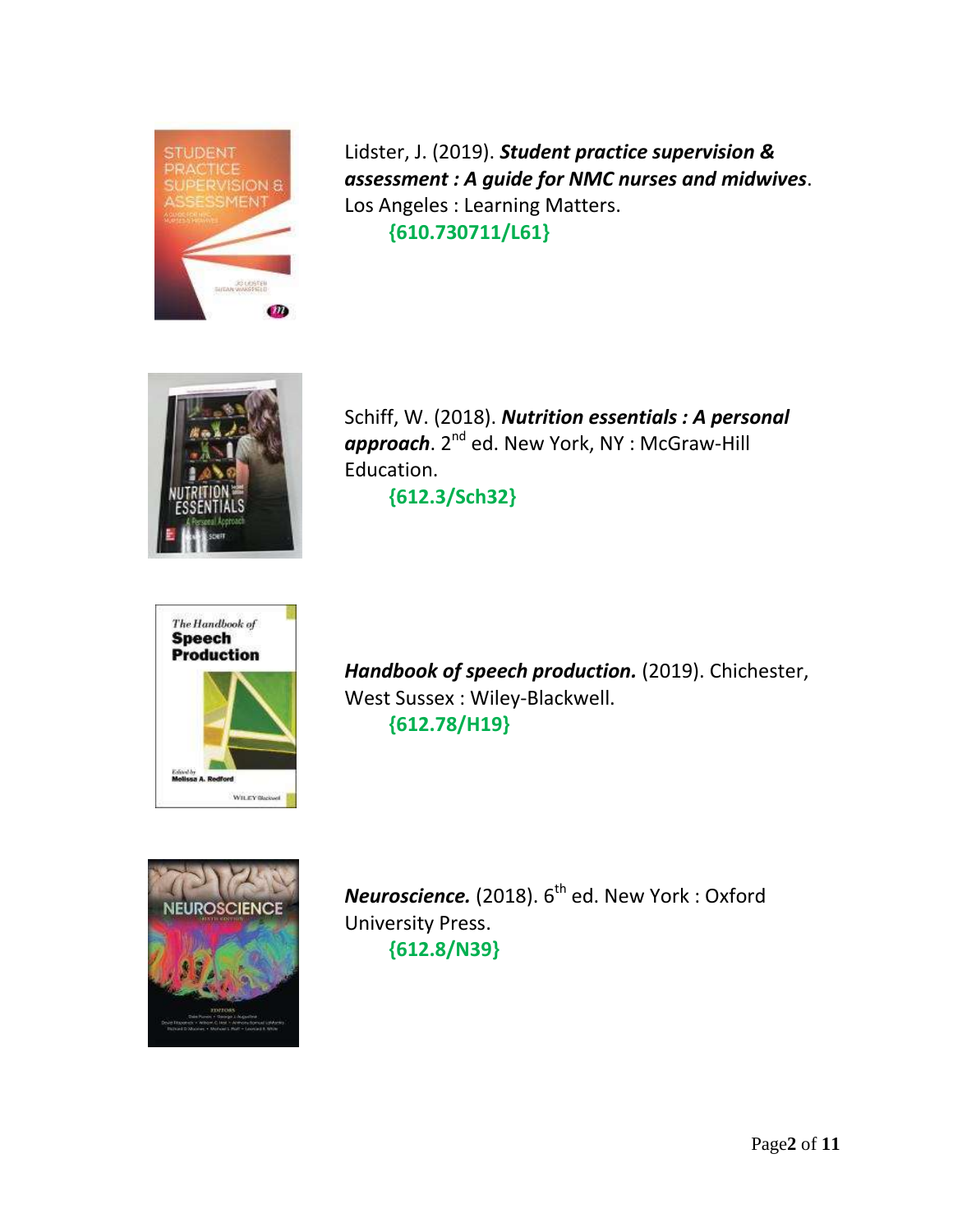

Annual editions : Nutrition. (2018). 28<sup>th</sup> ed. United States of America : McGraw-Hill Education. **{613.205/An78}**



*Analysis in nutrition research : Principles of statistical methodology and interpretation of the results*. (2019). London, United Kingdom : Academic Press. **{613.20727/An13}**



McClead, L. (2017). *Healthy living by design : Uour 6 weeks guide to wellness transformation*. United States of America : b[Publisher not identified]. **{613/M13}**



Bruce, N. (2018). *Quantitative methods for health research : A practical interactive guide to epidemiology and statistics*. 2<sup>nd</sup> ed. Hoboken, New Jersey : Wiley.  **{614.4072/B83}**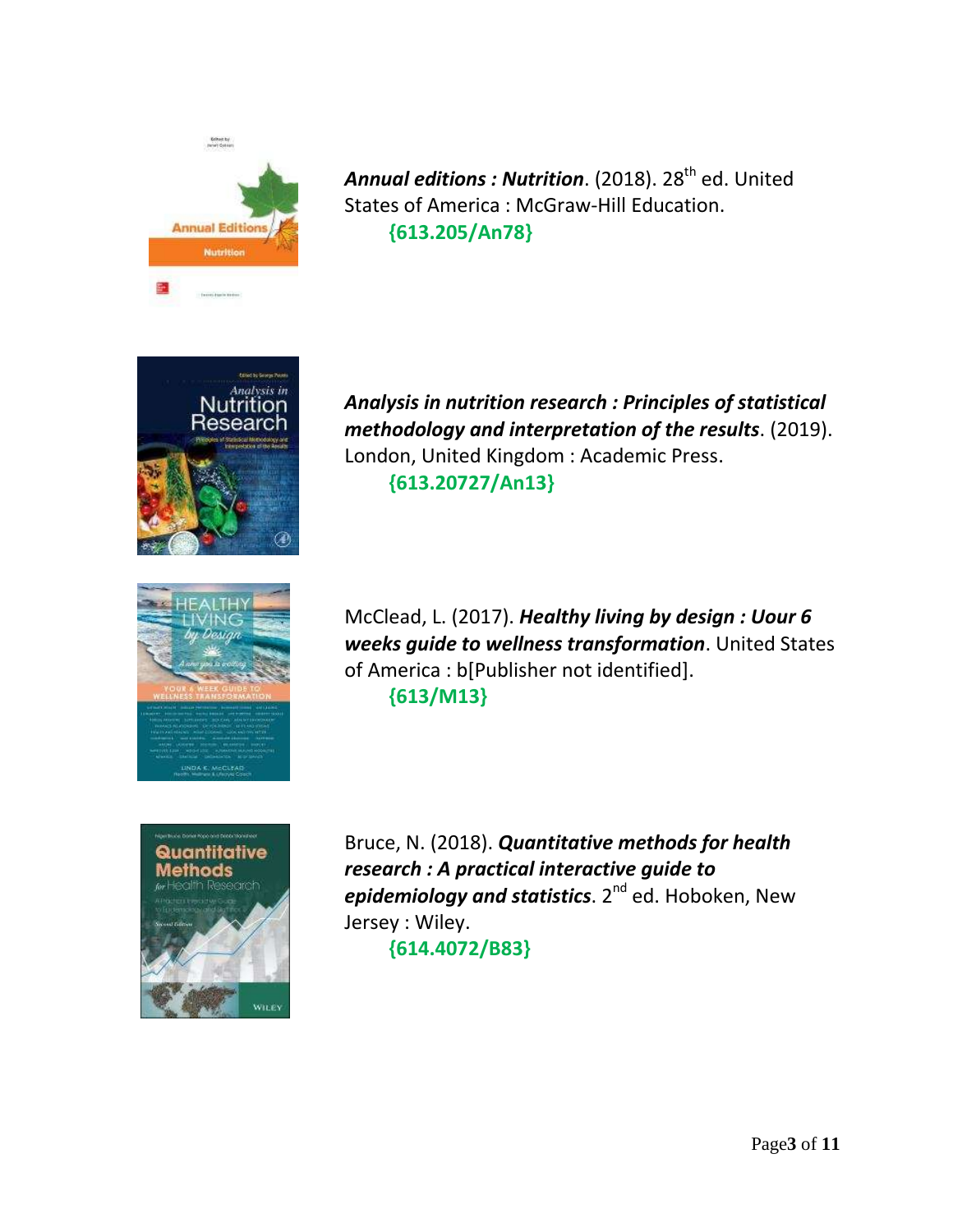### Pharmacology, Therapeutics, Nutrition & Dietetics



Fahr, A. (2018). *Voigt's pharmaceutical technology.* Hoboken, New Jersey : Wiley.  **{615.19/F14}**



Grodner, M. (2020). *Nutritional foundations and clinical applications : A nursing approach.* 7<sup>th</sup> ed. St. Louis, Missouri : Elsevier.  **{615.854/G89}**



Safaii-Waite, S. (2019). *Medical nutrition therapy simulations.* Burlington, MA : Jones & Bartlett Learning. **{615.854/W13}**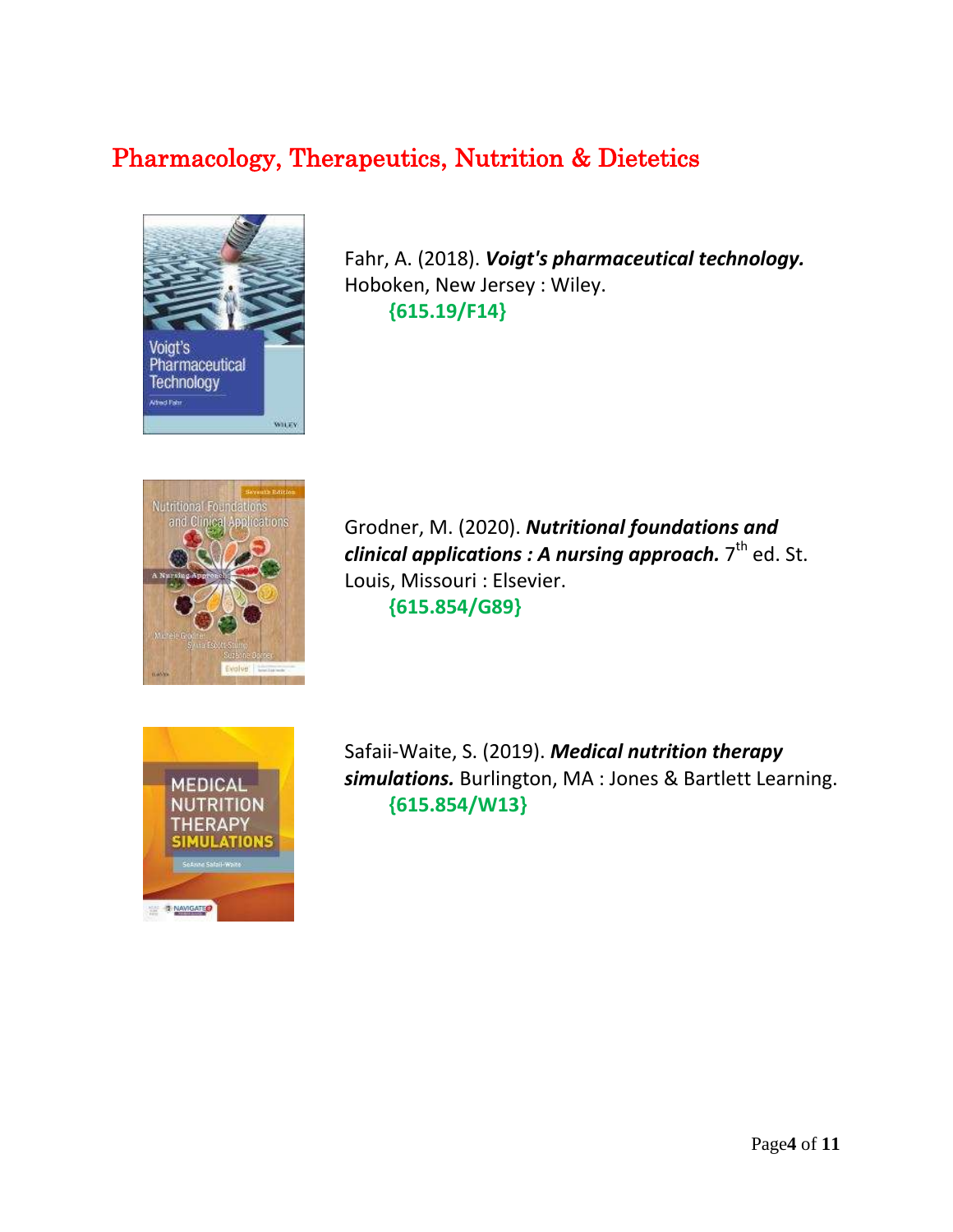

Width, M. (2018). *The essential pocket guide for*  clinical nutrition. 2<sup>nd</sup> ed. Philadelphia : Wolters Kluwer Health.

**{615.854/W63}**



*Foodborne viral pathogens*. (2017). Boca Raton : CRC Press/Taylor & Francis Group.  **{615.954/F73}**

### Diseases, Gynecology, Obstetrics, Pediatrics & Geriatrics, Child rearing, and Home & Family Management



Day, M. (2017). *Mindfulness-based cognitive therapy for chronic pain : A clinical manual and guide*. Chichester, West Sussex : John Wiley & Sons Inc.  **{616.0472/D33}**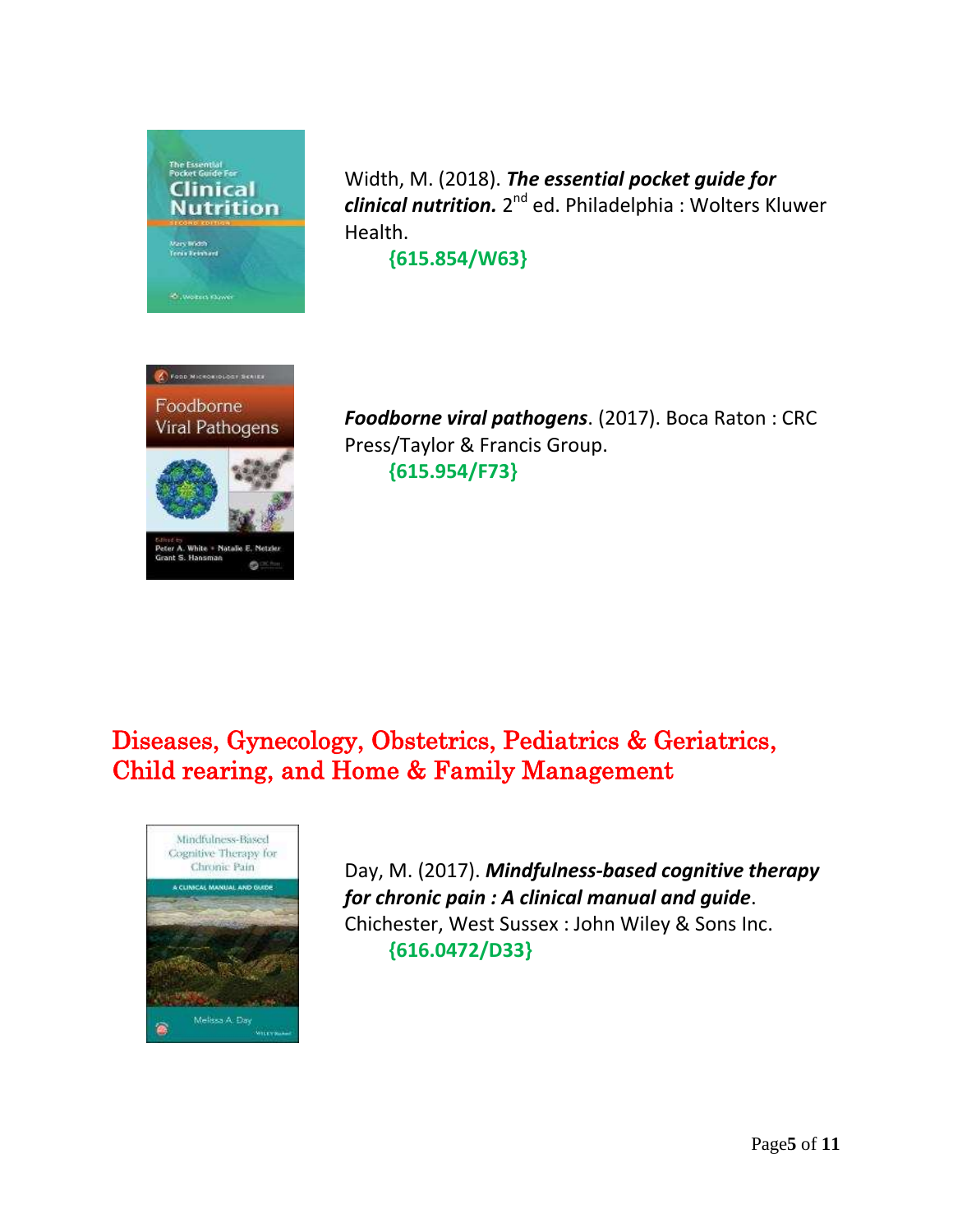

**JARVIS** Physical Examination **& Health Assessment** 







*Fundamentals of applied pathophysiology : An essential guide for nursing and healthcare students.* (2018). 3<sup>rd</sup> ed. Hoboken, New Jersey : Wiley.  **{616.07/F96}**

Jarvis, C. (2020). *Physical examination & health*   $\emph{assessment}$ .  $8^\text{th}$  ed. St. Louis, Missouri : Elsevier.  **{616.0754/J29}**

*Handbook of chronic kidney disease management*. (2019). 2<sup>nd</sup> ed. Philadelphia: Wolters Kluwer.  **{616.61/H19}**

Kinsler, P. (2018). *Complex psychological trauma : The centrality of relationship.* New York : Routledge, Taylor & Francis Group.

 **{616.8521/K62}**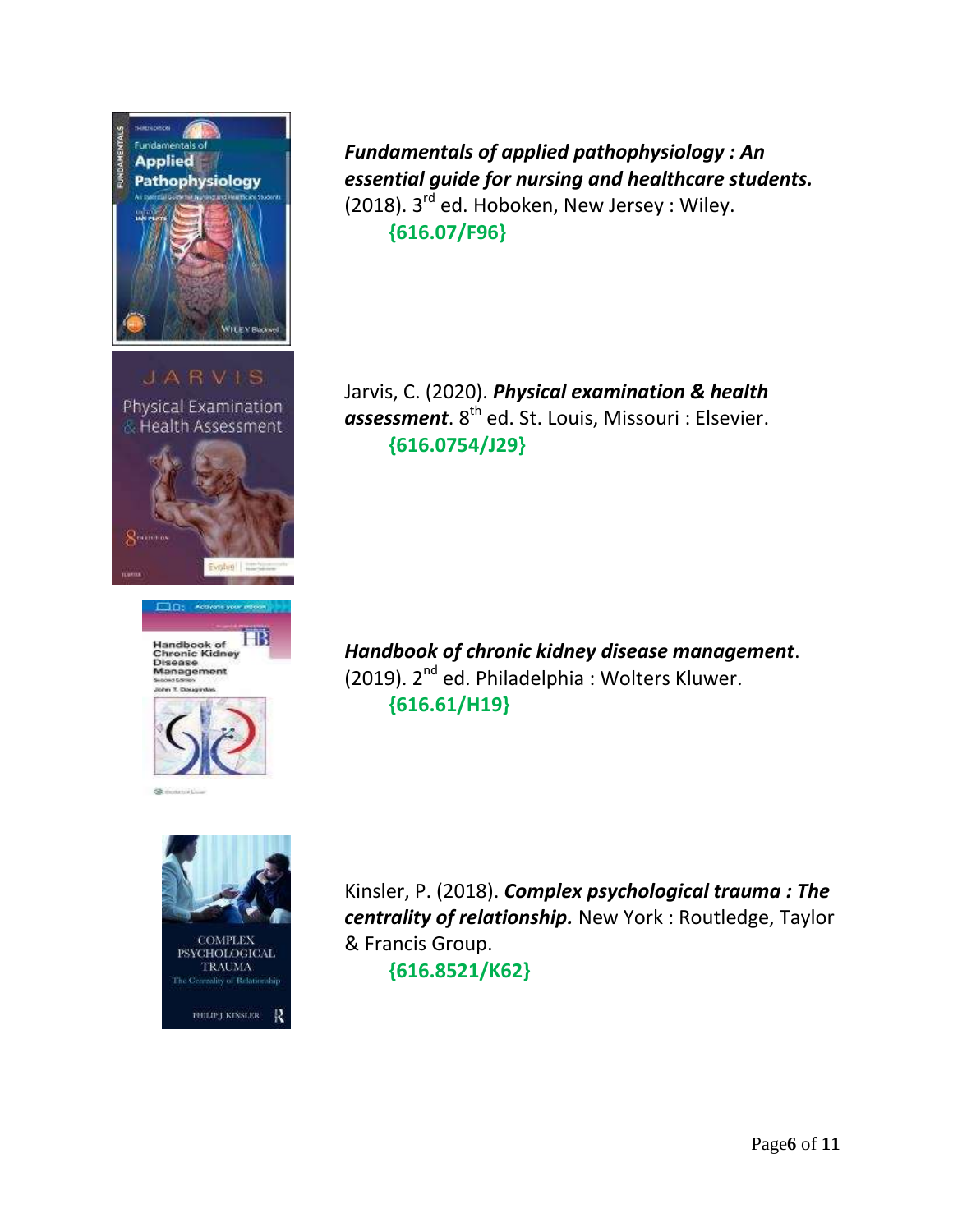

*Integrating psychological and pharmacological treatments for addictive disorders : An evidence-based guide.*(2017). New York, NY : Routledge.  **{616.85227/In81}**



Kirkpatrick, J. (2019). *Taking a detailed eating disorder history : A comprehensive guide for clinicians*. New York, NY : Routledge.  **{616.8526075/K63}**



Bryan, C. (2018). *Brief cognitive-behavioral therapy for suicide prevention*. New York : The Guilford Press.  **{616.858445 /B84}**



**Current psychotherapies.** (2019). 11<sup>th</sup> ed. Australia : Cengage.  **{616.8914/C93}**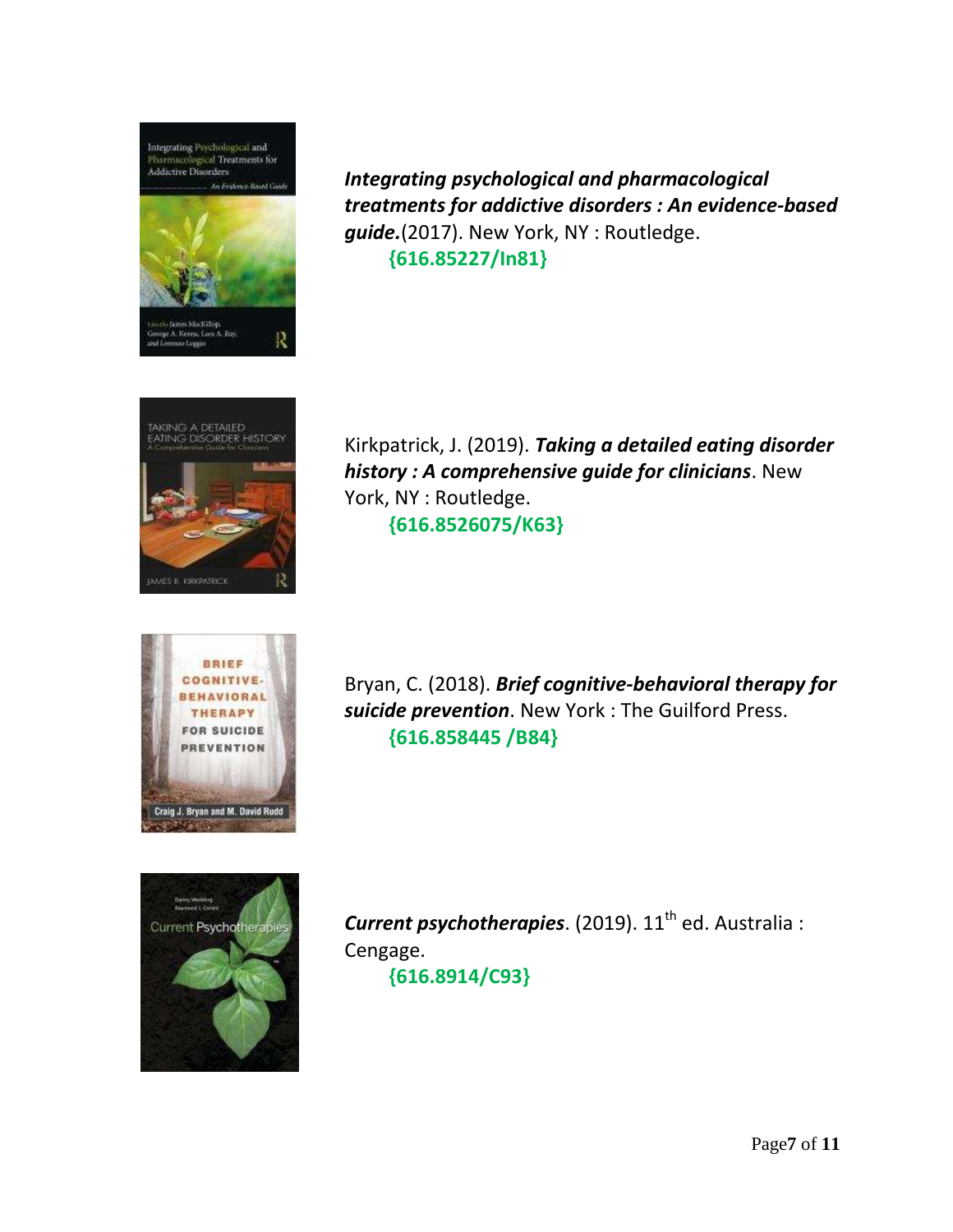

Joshi, A. (2018). *Rational emotive behaviour therapy integrated.* Los Angeles : SAGE Publications.  **{616.8914/J78}**



Hammel, S. (2019). *Handbook of therapeutic storytelling : Stories and metaphors in psychotherapy, child and family therapy, medical treatment, coaching and supervision.* Milton Park, Abingdon, Oxon : Routledge.

 **{616.89165/H18}**



*Art therapy for social justice : Radical intersections.* (2019). New York : Routledge.  **{616.891656 /Ar75}**



*A practical manual of diabetes in pregnancy.* (2018). 2<sup>nd</sup> ed. Hoboken, New Jersey : Wiley.  **{618.3646/P88}**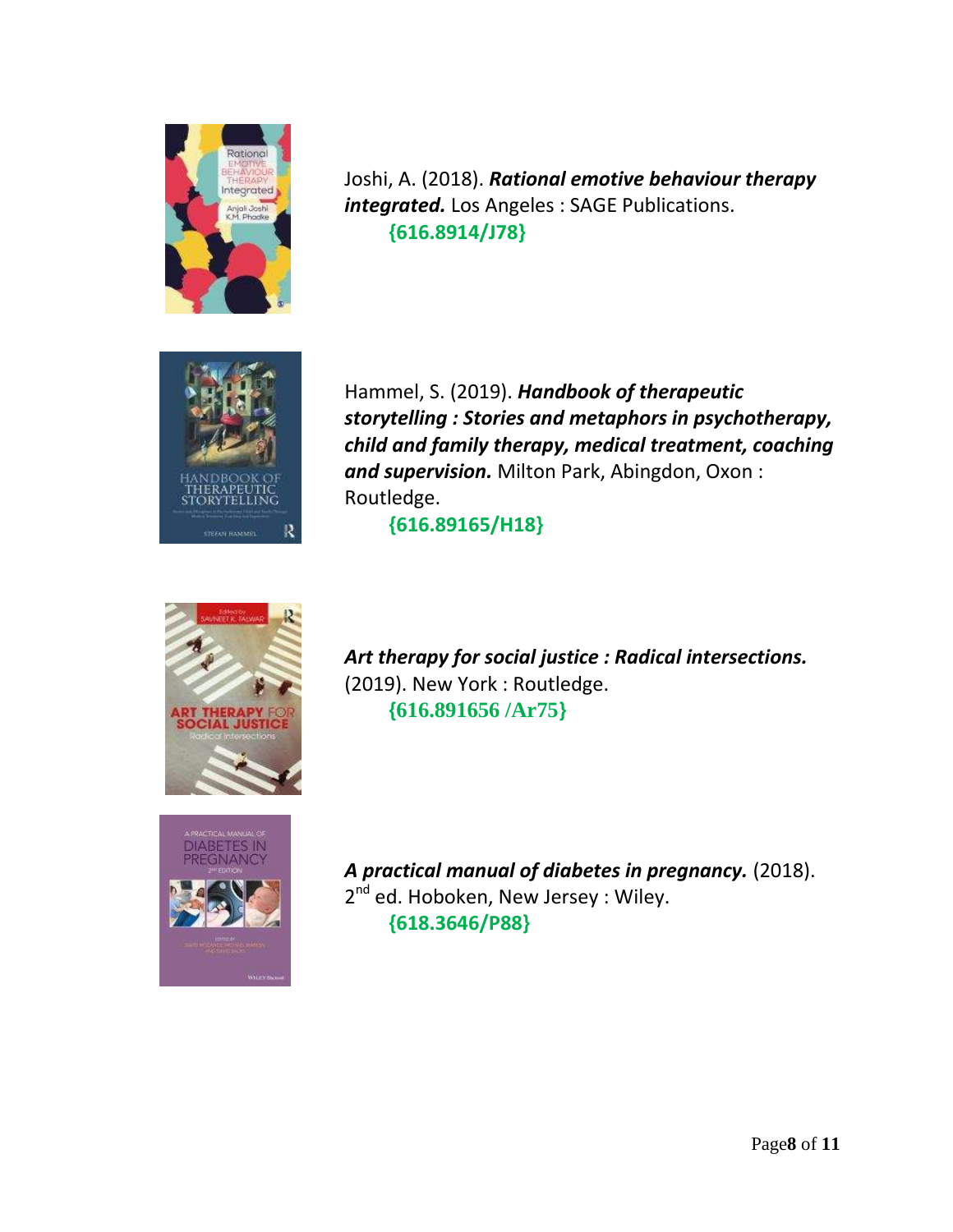

Chown, A. (2018). *A practical guide to play therapy in the outdoors : Working in nature.* London : Routledge, Taylor & Francis Group.  **{618.9281653 /C45}**



Lanktree, C. (2017). *Treating complex trauma in children and their families : An integrative approach*. Los Angeles : SAGE.  **{618.928521/L27}**



*Handbook of evidence-based interventions for children and adolescents*. (2017). New York : Springer Publishing Company.

**{618.9289/H19}**



Geldard, K. (2018). *Counseling children : A practical introduction*. 5<sup>th</sup> ed. Los Angeles : SAGE.  **{618.928914 /G28}**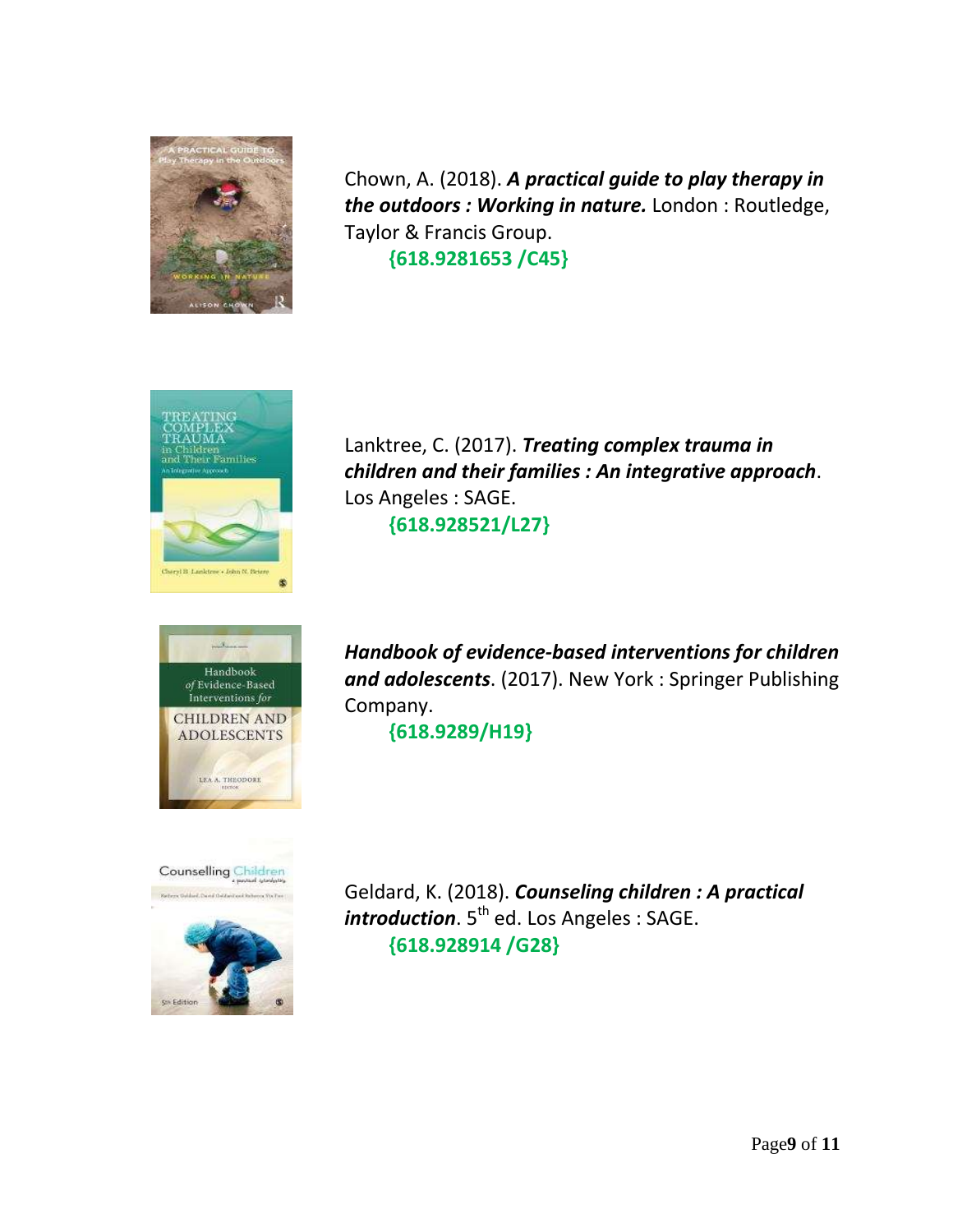

Kottman, T. (2018). *Doing play therapy : From building the relationship to facilitating change*. New York : The Guilford Press.

 **{618.92891653 /K84}**

*Food production operations*. (2017). New York, NY : 3G E-Learning LLC.  **{641.57/F73}**



*Sustainable hospitality and tourism management*. (2019). Canada : Society Publishing.  **{647.94068/Su82}**

Amirudin, A. (2018). *Fundamentals of food and beverage operations*. Malaysia : Oxford University Press.

 **{647.95068 /Am56}**

*Theory, practice and techniques in food and beverage cost control*. (2018). New York, NY : 3G E-Learning LLC.  **{647.950681/T34}**